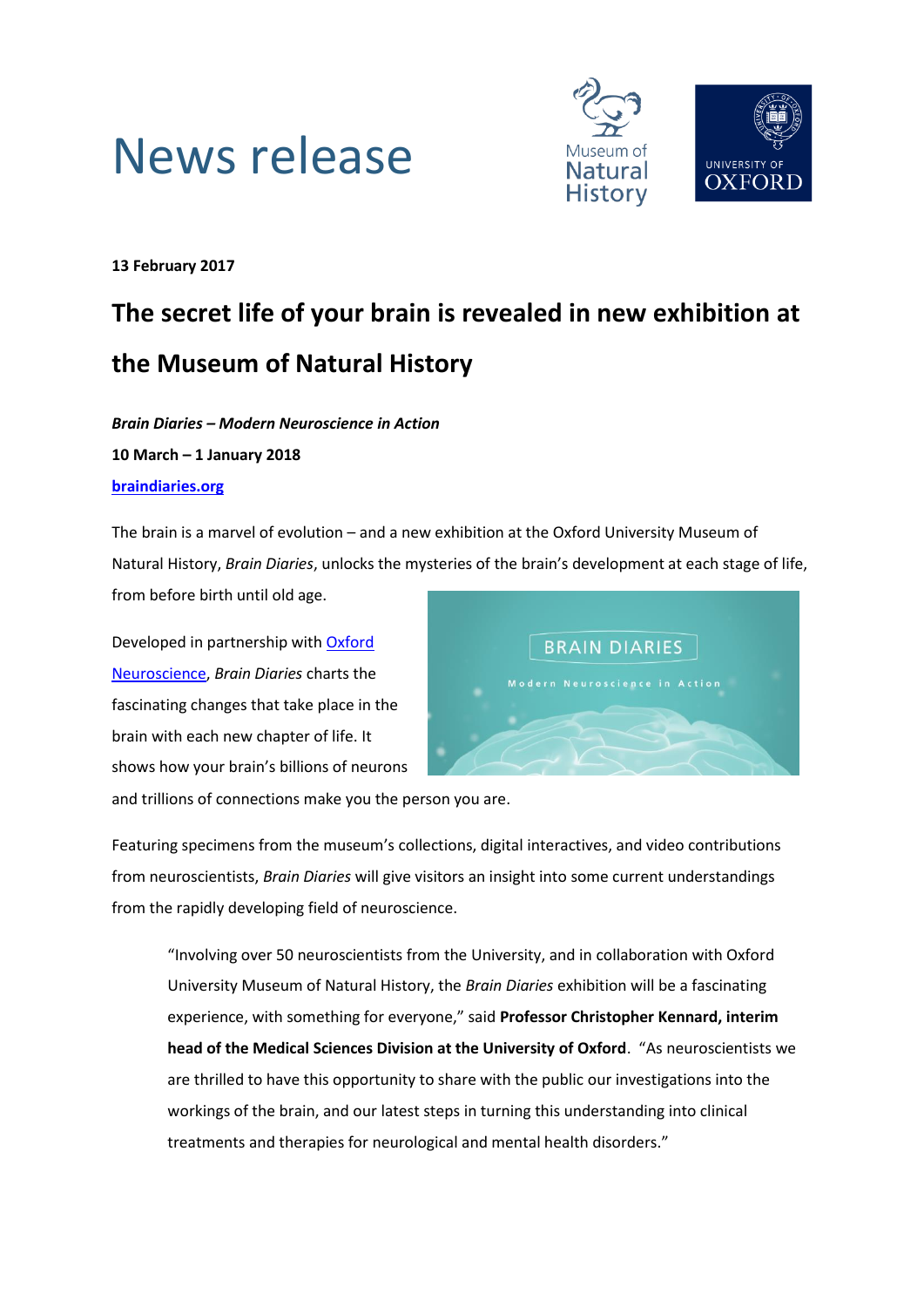Alongside insights from current neuroscience the exhibition also places the human brain in an evolutionary context. A 'brain wall' display will allow visitors to compare the human brain with the brain of a cat, kangaroo, porpoise and other mammals.

There is a tactile element too: a participating neuroscientist has contributed scans of her brain, and the brains of her family, which will be presented as touchable 3D-printed models. These hands-on brains will help visitors get a feel for the size and structure of the human brain at different stages of life.

At the close of the exhibition visitors will be invited to enter a competition to devise their own investigation of the brain using state-of-the-art magnetic resonance imaging (MRI) scanners at the Nuffield Department of Clinical Neurosciences at the John Radcliffe Hospital in Oxford. The successful idea will be carried out by scientists at the hospital in participation with the competition winner.

Opening to coincide with international **Brain Awareness Week**, the exhibition is accompanied by a varied programme of public events, including in-gallery demos, talks, and a brain-inspired family science fair.

"It is not often we get a chance to display brain specimens from the museum's collections, but the partnership with Oxford Neuroscience presented the perfect opportunity to look at the evolution of the brain alongside the latest neuroscience research," said **Professor Paul Smith, director of the Museum of Natural History**. "As part of the museum's Contemporary Science and Society exhibition series, *Brain Diaries* and its events programme offer a fascinating insight into what's going inside our heads, throughout our lives."

## **A few more brainy facts from the exhibition:**

- Just three weeks after conception, the embryonic brain generates a quarter of a million neurons every minute.
- About 20 per cent of the body's energy is channelled to the brain, yet it remains staggeringly efficient, consuming less energy than a filament light bulb.
- The human brain isn't fully developed until the mid-twenties much later than experts once thought.
- The internal clock that controls sleepiness runs up to three hours 'late' in teenagers, although scientists aren't quite sure why.
- Even into old age neurons are still building new connections and circuits, maintaining our ability to adapt and learn.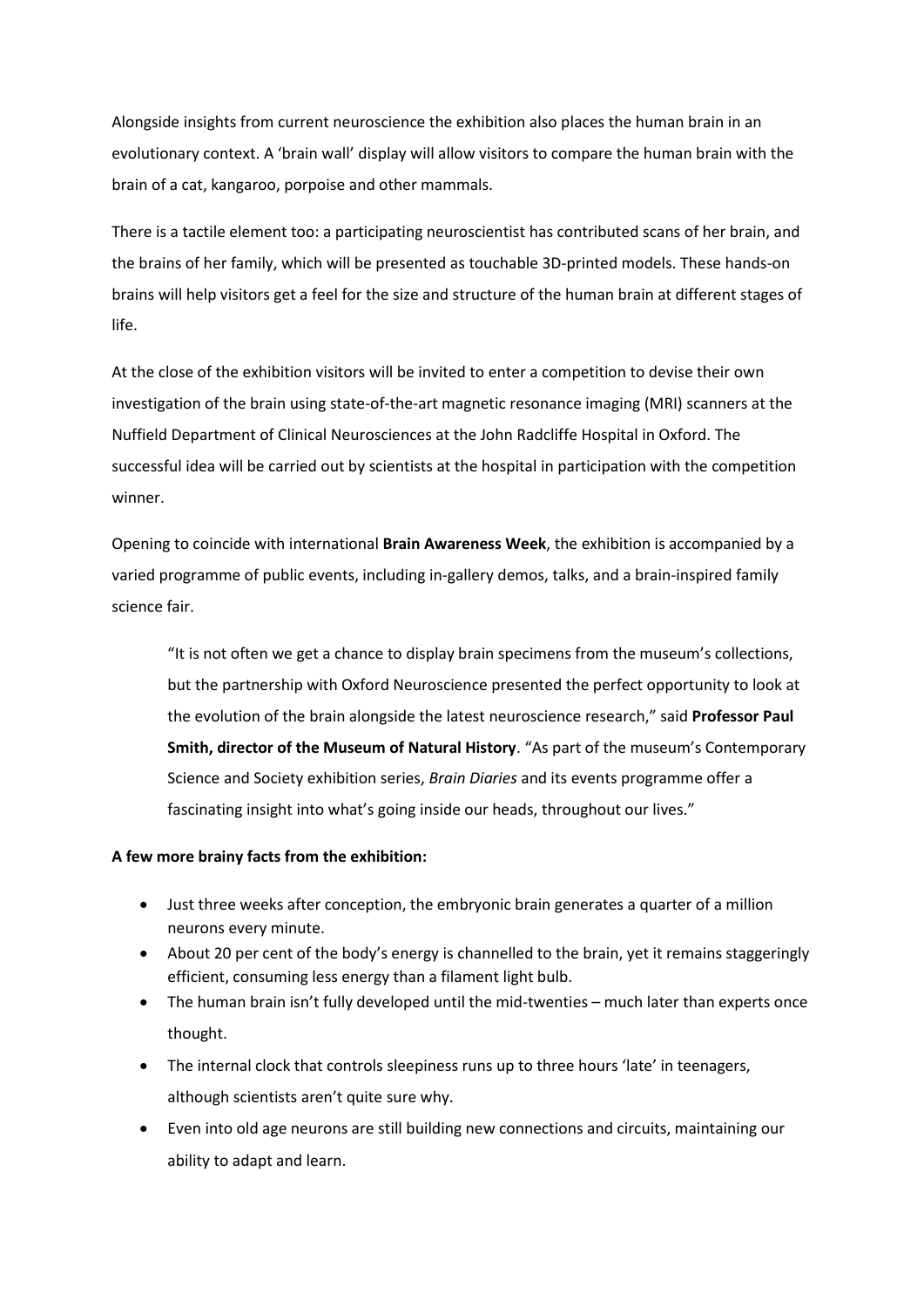# News release







**Coronal section through the human midbrain. Image: Prof. Michael R. Peres, Wellcome Images**



**Mouse embryonic neocortex. Image: Fernando García-Moreno**



**Neuroscientists explain their research at public events Image: Andrew Walmsley**

## **For further information and images:**

Scott Billings Digital engagement officer Museum of Natural History [scott.billings@oum.ox.ac.uk](mailto:scott.billings@oum.ox.ac.uk) 01865 282 537